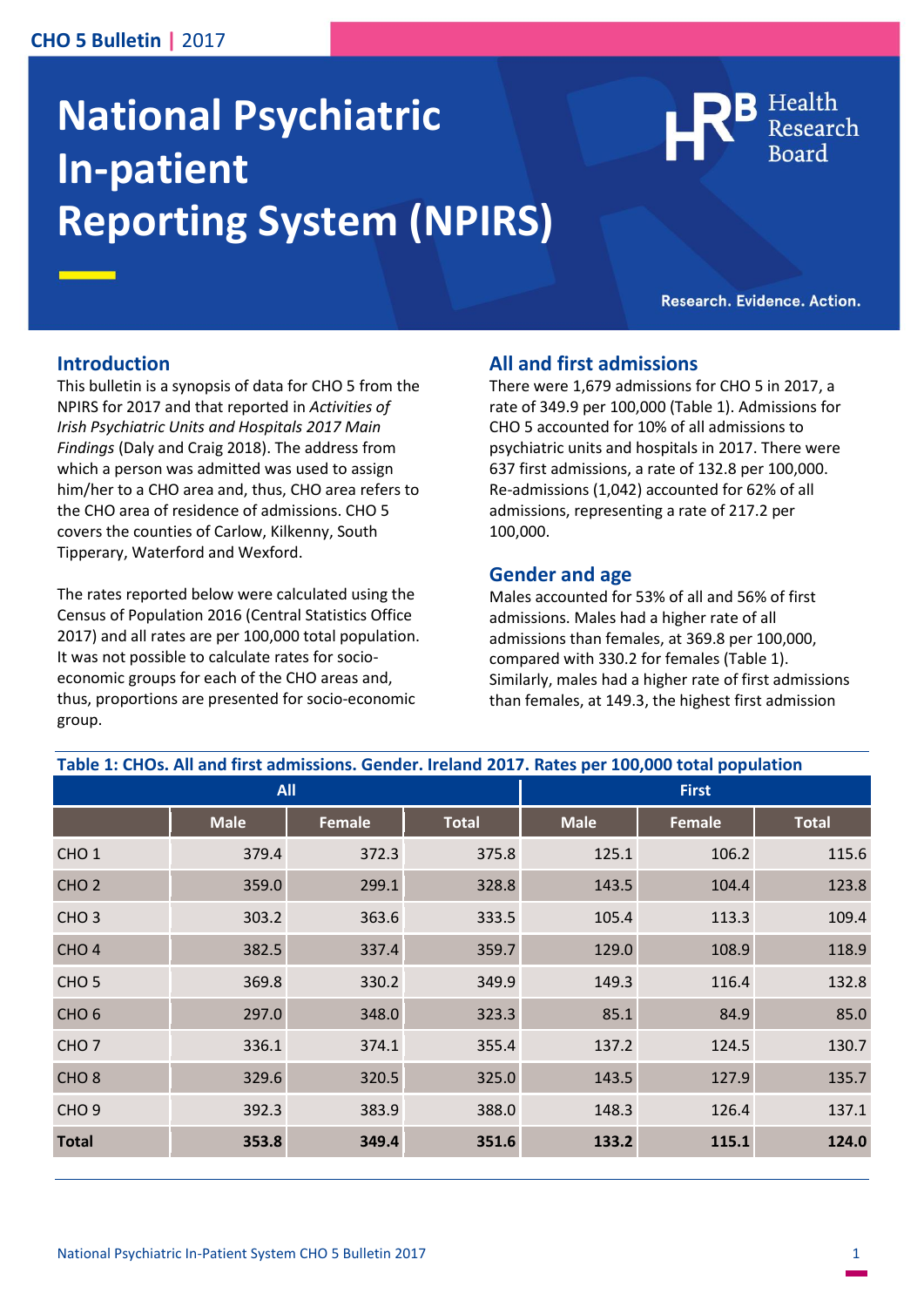## **CHO 5 Bulletin |** 2017

for males amongst all CHO areas, compared with 116.4 for females.

The 20–24 year age group had the highest rate of all admissions for CHO 5, at 704.7 per 100,000, followed by the 25–34 year age group, at 553.0, and the 55–64 year age group, at 456.8. The 65–74 year age group had the lowest rate of all admissions, at 350.5 per 100,000.

The 20–24 year age group had the highest rate of first admissions in CHO 5, at 298.5 per 100,000, followed by the 18–19 year age group, at 257.8, and the 75 year and over age group, at 237.0. The 55–64 year age group had the lowest rate of first admissions, at 131.0.

Age groups were condensed into two groups: under 45 years and 45 years and over. The 45 year and over age group had the highest rate of admissions in all CHO areas, with rates ranging from 558.9 per 100,000 in CHO 9 to 383.9 in CHO 2 (Figure 1). The rate of admission for the 45 year and over group in CHO 6 (475.9) was over twice that of the under 45 year group, while the rate in CHO 7 (514.9) and CHO 9 (558.9) was almost twice that of the under 45 year group for those areas.

### **Marital status**

Single persons accounted for over half of all (57%) and 53% of first admissions for CHO 5; married

persons accounted for 28% of all and 29% of first admissions; widowed persons accounted for 4% of all and 5% of first admissions; and divorced persons accounted for 3% of all and 3% of first admissions.

#### **Socio-economic group**

Seven per cent of all admissions had non-manual occupations, 6% were lower professional and 4% were manual skilled. However, it is worth noting that two-thirds (68%) of returns for CHO 5 did not specify an occupation, making assignment to a socioeconomic group impossible. Proportions for first admissions were somewhat similar.

#### **Diagnosis**

Depressive disorders accounted for 21% of all admissions and 18% of first admissions for CHO 5; schizophrenia accounted for 11% of all and 5% of first admissions; and mania accounted for 10% of all and 3% of first admissions.

All and first admission rates in CHO 5 were highest for depressive disorders, at 74.0 (Figure 2) and 23.3 per 100,000, respectively. Schizophrenia had the second-highest rate of all admissions in CHO 5, at 38.8, followed by mania, at 35.8 and personality and behavioural disorders, at 22.7. Organic mental disorders had the second-highest rate of first admissions in CHO 5, at 8.8 per 100,000, followed by neuroses, at 8.3.



#### **Figure 1: All admissions by age category by CHO area. Ireland 2017. Rates per 100,000 total population**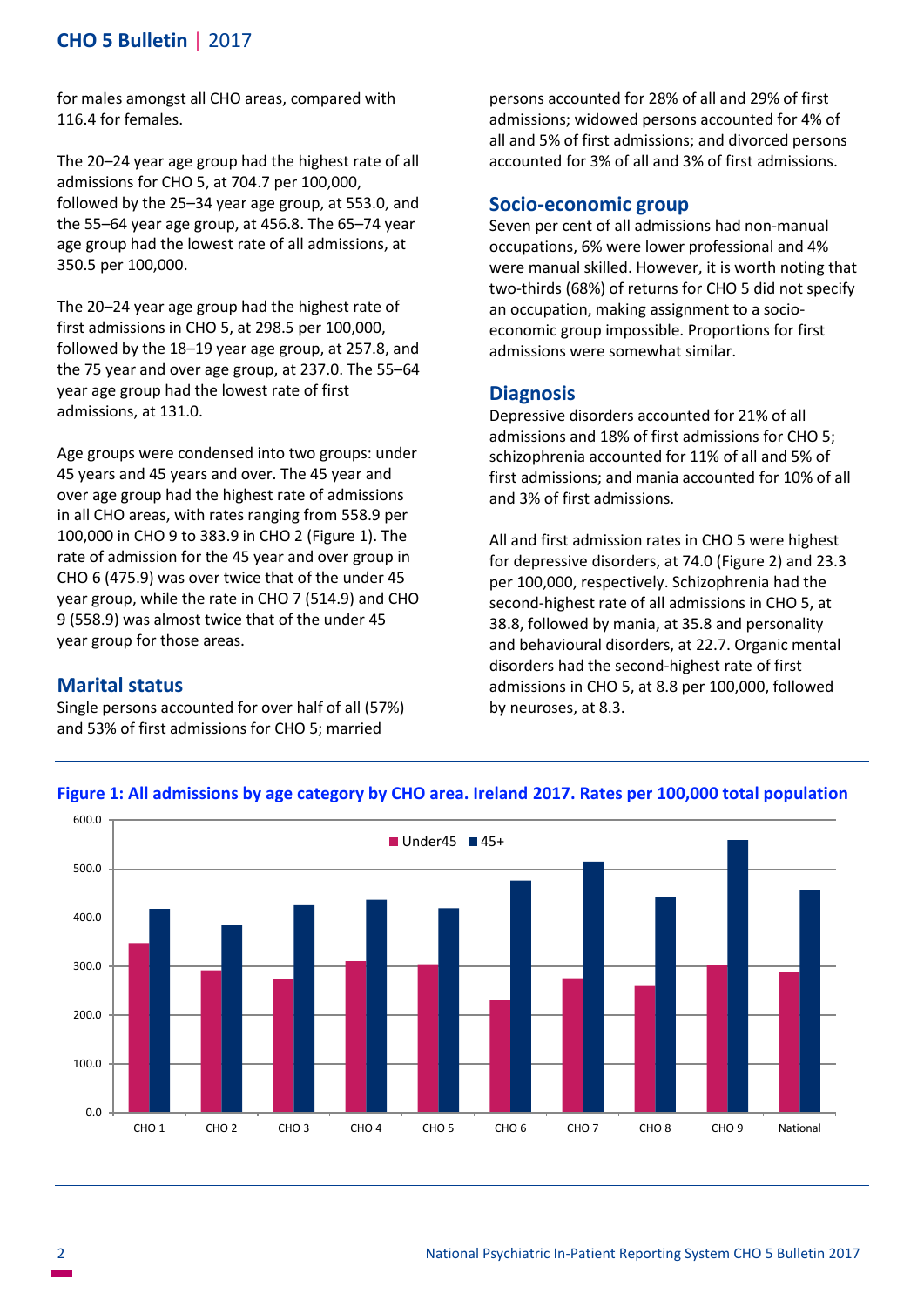## **CHO 5 Bulletin |** 2017

#### **Legal status**

Involuntary admissions accounted for 13% of all and 12% of first admissions for CHO 5. The rate of all involuntary admissions in CHO 5 was 46.9, the second-highest amongst all CHOs, while that for first admissions was 16.5 per 100,000 (Figure 3).

#### **Hospital type**

Seventy-three per cent of all admissions for CHO 5 were to general hospital psychiatric units, 7% were to psychiatric hospitals/continuing care units and 19% were to independent/private and private charitable centres.

#### **Discharges**

There were 1,650 discharges (1,635 discharges and 15 deaths) for CHO 5 in 2017. One-third of discharges occurred within one week of admission, 15% occurred within one to two weeks and 19% occurred within two to four weeks of admission. Ninety-four per cent of discharges occurred within three months of admission. This is similar to the pattern observed nationally.

Discharges for CHO 5 accounted for 10% of all discharges and 9% of all in-patient days. The average length of stay for all discharges for CHO 5 was 44.9 days (median 14 days) (Figure 4). This compares with the national average of 52.3 days (median 15 days).

When discharges with a length of stay of one year or more were excluded, discharges for CHO 5 again accounted for 10% of discharges and 9% of in-patient days. The average length of stay for discharges, excluding those with a length of stay of one year or more, was 25.8 days (median 14 days).

#### **References**

Central Statistics Office (2017) Census of Population 2016, www.cso.ie.

Daly A and Craig S (2018) *Activities of Irish Psychiatric Units and Hospitals 2017*. HRB Statistics Series 38. Dublin: Health Research Board.



## **Figure 2: Admissions for selected diagnostic groups by CHO area. Ireland 2017. Rates per 100,000 total population**